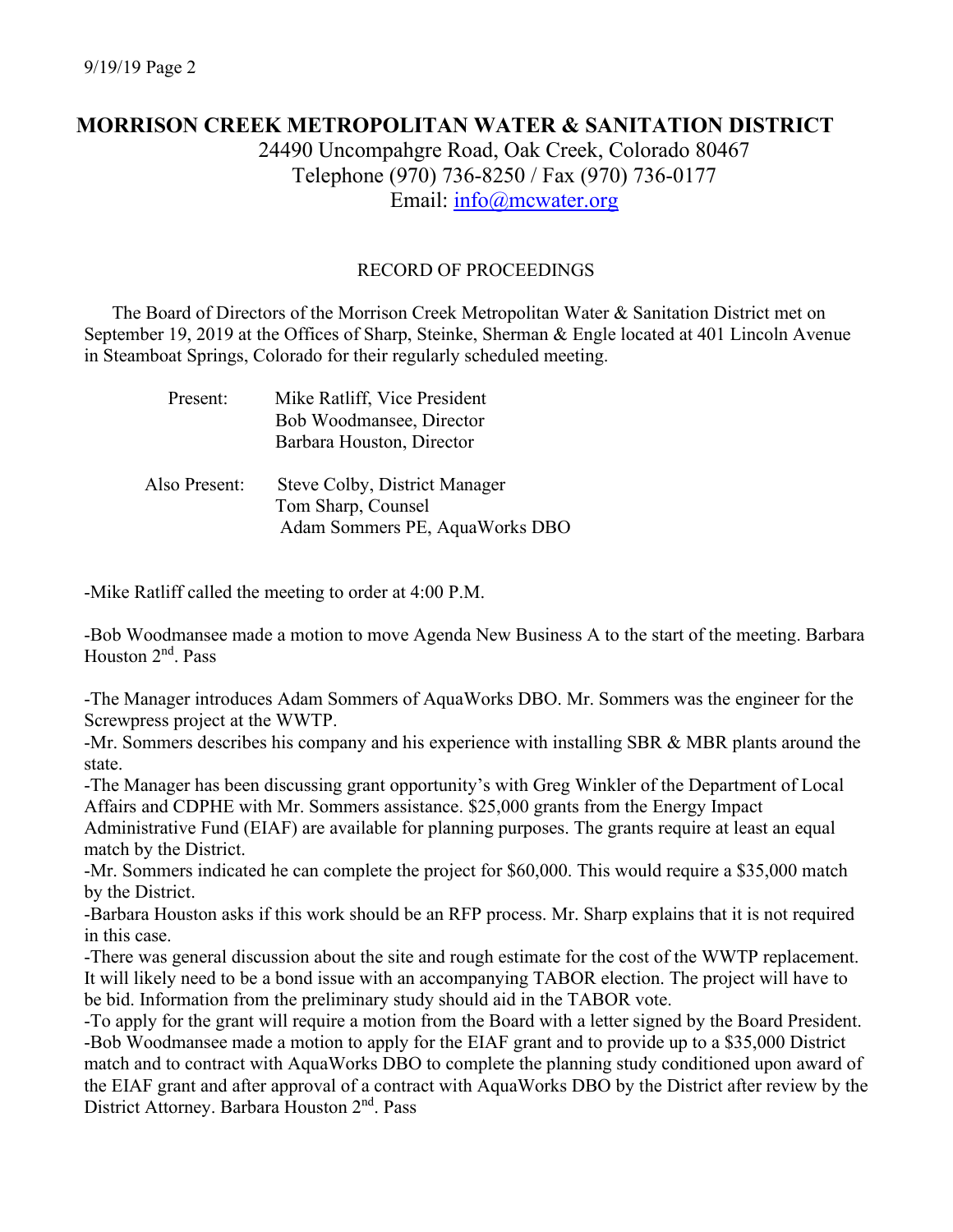### August Meeting Minutes

-Bob Woodmansee made the motion to approve the August 15, 2019 minutes as prepared and emailed to the Board. Barbara Houston 2nd. Pass

### Financial Report

-The financial report and check register were reviewed by the Board. There is a gap in the check numbers before the last 3 pay checks. The manager will email the Board with an explanation.

-Barbara Houston made the motion to accept the financial report and ratify the issuance of check numbers 15229 to 15254 inclusive and checks 15264, 15265 & 15266 as well as the 3 ACH payments. Bob Woodmansee 2nd. Pass.

## Managers Report

-The manager reported that power problems had resulted in damage to the VFD and associated equipment in Booster I. The VFD will likely need to be replaced at a cost of \$2000.

-We are doing annual sewer line cleaning and TV inspection. Val Kotter & Sons are doing the work. We are concentrating on the Blackhorse II area as it has been awhile since this area has been done. We will also clean the lift stations.

-The manager reported on the July/August meter read. We billed 3,950,000 gallons and pumped about 4,300,000 gallons.

-We are still scheduled to do the lining project in Project I & II this fall. The contractor expects to be here later this month or early October.

-The Manager discussed District staffing. We have been very busy this summer and with employees taking vacation and sick time we have often been with only 2 employees.

-The Manager will be gone next week Tuesday to Friday.

## Attorneys Report

-Mr. Sharp reported that he had worked on 4 issues this past month:

1) Prepared the Lot Owner Agreement termination for lot 210 in Southshore.

2) Finished the Opinion Letter on Special Improvement Areas Controlled by MCMWSD.

3) Prepared the Commitment Letter for the Morningside Special area.

4) Considered a solution for the BH I Lot 28 issue

#### Old Business

-No Old Business

## New Business

-Mr. Sharp has prepared a Commitment to Serve Letter for George Danellis for Lots 63 to 76 inclusive and Lots 16 and 17 in Morningside. The letter also provides for a special assessment to be levied against the lots to become served but not owned by Mr. Danellis who owns Lots 70 & 71.